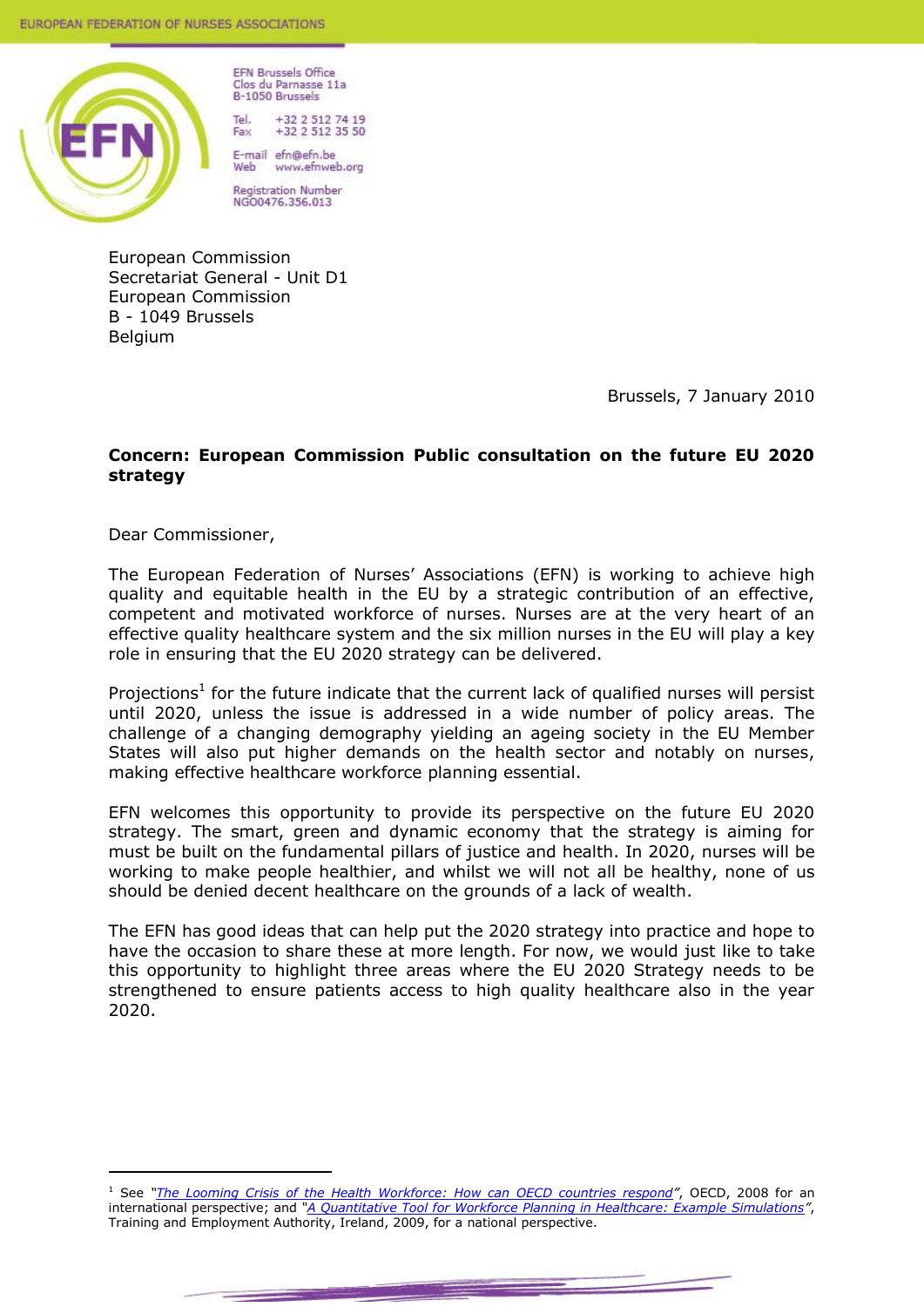# **EU2020 theme (1): Creating value by basing growth on knowledge**

#### **1. Quality Education makes movement possible**

People in all countries need healthcare at certain points in their lives and good health is high on everyone's wish list. A recent study showed that a slight increase of  $10\%$ in the proportion of nurses holding a Bachelors Degree in Nursing reduced the risk of patient death by 5%. Hospitals with low nurse staffing levels tend to have higher rates of poor patient outcomes. This means that the education system needs to provide not only the numbers needed but also a high quality standard.

Within the EU market, shortage of nurses means that recruitment is done across national borders and also from beyond the EU. It is essential for the free movement of job seekers that their education corresponds to recognised standards and criteria for the profession. Strengthening education is not only *"one of the most effective ways of fighting inequality and poverty"* (EU 2020, page 5), it is also a fundamental requirement for efficient healthcare systems. To ensure an open job market and high quality services, the EFN would like to see a stronger commitment:

- To enforce equal standards for nursing education in all EU Member States and a system for mutual recognition of diplomas; and,
- To support EU wide initiatives for peer review and learning mechanisms within the healthcare sector.

# **EU2020 Themes (2) and (3): Empowering people in inclusive societies and creating a competitive, connected and greener economy**

### **2. Skills mix and workforce planning**

A strong case can be made for the need for better international monitoring and communication about health workforce policy and movements of health professionals across countries, with a view to diagnosing potential imbalances between demand and supply in the global market for health workers and improving the prospects for international co-ordination.

Such co-ordination could help avoid the "export of workforce shortage" within and beyond the EU, a situation which puts excessive burden on the poorest countries in the world. To achieve an effective and sustainable EU health workforce strategic foresight is needed. A coordinated effort in improving health workforce monitoring and planning between national authorities, educational institutions and professional organisations could go a long way in avoiding over-supply and shortage in the healthcare sector.

Further, ever evolving training needs and technological advances make it necessary to consider the skill mix needed in healthcare facilities. Continuous professional development in the nursing sector is a good social investment as it simultaneously increases quality at an individual level and meet changing needs on an institutional level.

The EU 2020 strategy highlights the importance of "flexicurity" on the labour market. The EFN recognises this as a useful concept also within the healthcare sector. Healthcare systems development puts new demands on existing jobs and requires new positions. In order to make possible the matching of *"future skills to future needs"* (EU 2020, page 6), the EFN would like to see: